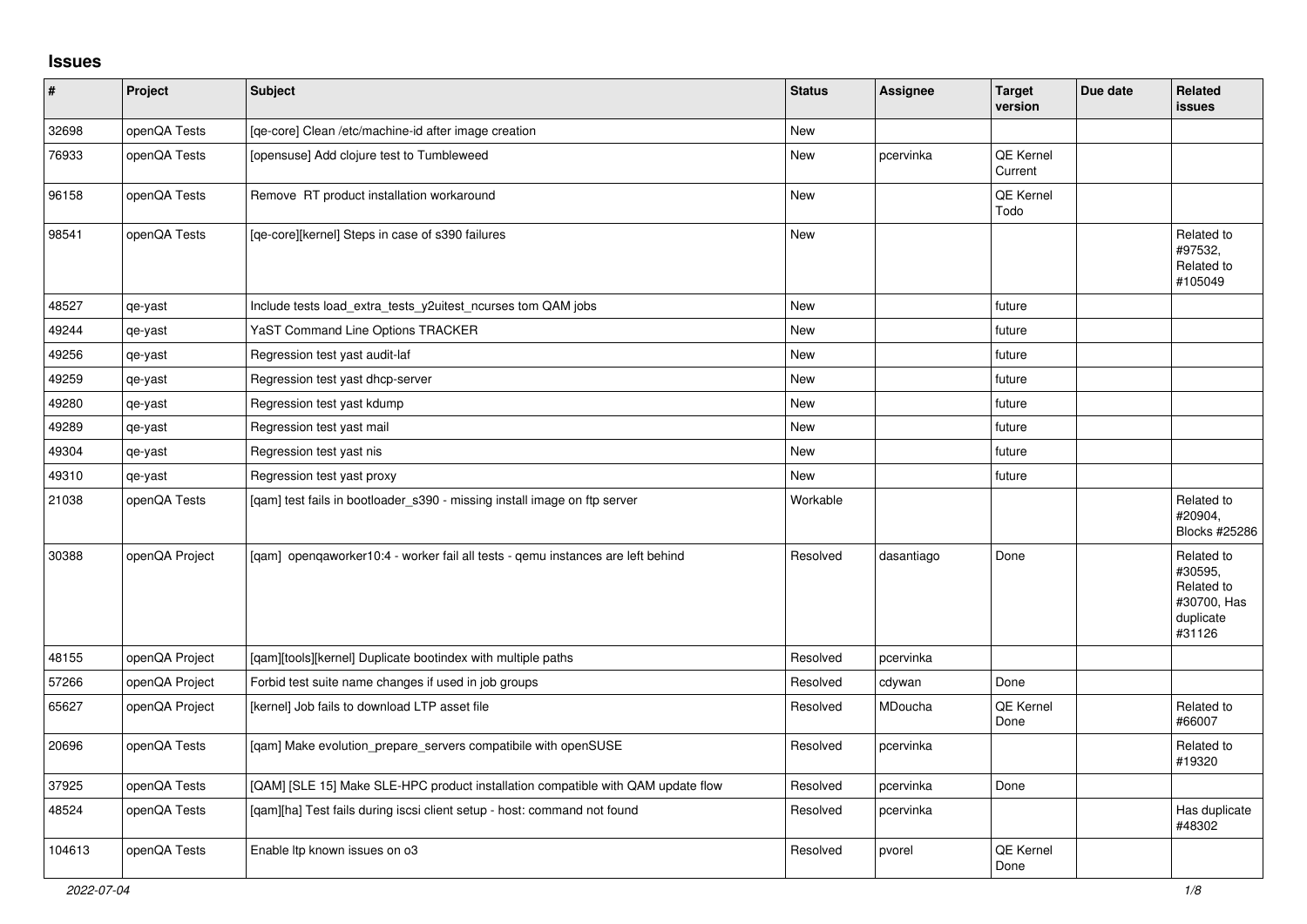| $\sharp$ | <b>Project</b> | Subject                                                                                                   | <b>Status</b> | <b>Assignee</b> | <b>Target</b><br>version | Due date | Related<br>issues                                   |
|----------|----------------|-----------------------------------------------------------------------------------------------------------|---------------|-----------------|--------------------------|----------|-----------------------------------------------------|
| 19486    | openQA Tests   | [qam][sle][functional][s390] test fails in install_update -> consoletest_setup types password to<br>early | Resolved      | okurz           |                          |          | Has duplicate<br>#19530, Has<br>duplicate<br>#19584 |
| 19492    | openQA Tests   | [gam] test fails in addon products sle                                                                    | Resolved      |                 |                          |          |                                                     |
| 20716    | openQA Tests   | [qam] test fails in zypper_info triggered on incidents -> needs adaption of pattern match                 | Resolved      | pcervinka       |                          |          |                                                     |
| 20756    | openQA Tests   | [qam] SLE12-SP3 test fails in scc_registration                                                            | Resolved      |                 |                          |          |                                                     |
| 20758    | openQA Tests   | [gam] SLE12-SP3 test fails in welcome                                                                     | Resolved      |                 |                          |          |                                                     |
| 20760    | openQA Tests   | [qam] SLE12-SP3 test fails in add_update_test_repo                                                        | Resolved      | dasantiago      |                          |          |                                                     |
| 20778    | openQA Tests   | [qam] test fails in install_update - missing variable INCIDENT_PATCH                                      | Resolved      |                 |                          |          |                                                     |
| 20782    | openQA Tests   | [qam] test fails in install_patterns - mariadb test tries to install devel packages                       | Resolved      | pcervinka       |                          |          |                                                     |
| 20804    | openQA Tests   | [qam] SLE12-SP3 test fails in system_role - incorrect content of variable MAINT_TEST_REPO                 | Resolved      | osukup          |                          |          |                                                     |
| 20904    | openQA Tests   | [qam] - test fails in bootloader_s390 - ftp is missing install medium                                     | Resolved      | mgriessmeier    |                          |          | Related to<br>#21038                                |
| 20980    | openQA Tests   | [qam] test fails in addon_products_sle                                                                    | Resolved      | riafarov        |                          |          |                                                     |
| 21048    | openQA Tests   | [qam] test fails in tracker_search_in_nautilus - keyboard press is not reaching target                    | Resolved      | pcervinka       |                          |          | Related to<br>#5830                                 |
| 21052    | openQA Tests   | [qam] test fails in shotwell_export - failure on first launch                                             | Resolved      | vsvecova        |                          |          |                                                     |
| 25926    | openQA Tests   | [qam] test fails in sle2docker                                                                            | Resolved      | pcervinka       |                          |          |                                                     |
| 27205    | openQA Tests   | [qam] test fails in setup - failing needles in iscsi support server                                       | Resolved      | pcervinka       |                          |          |                                                     |
| 27244    | openQA Tests   | [qam] test fails in select_patterns_and_packages - ha pattern is unselected                               | Resolved      | pcervinka       |                          |          |                                                     |
| 27506    | openQA Tests   | [qam] test fails in 1_shim_suite - missing repository on dist                                             | Resolved      | thehejik        |                          |          |                                                     |
| 27618    | openQA Tests   | [gam] test fails in firefox java - remote side changed appearance                                         | Resolved      | pcervinka       |                          |          |                                                     |
| 27901    | openQA Tests   | [qam] test fails in evolution_smoke - imap aol not responding                                             | Resolved      | pcervinka       |                          |          |                                                     |
| 27994    | openQA Tests   | [qam][expedite][sprint 201711.2] test fails in test setup in bmwqemu.pm                                   | Resolved      | szarate         |                          |          |                                                     |
| 28015    | openQA Tests   | [qam] test fails setup - aplay.pm syntax error                                                            | Resolved      | riafarov        |                          |          |                                                     |
| 28288    | openQA Tests   | [qam] test fails in firefox_headers - missed keys on input                                                | Resolved      | coolo           |                          |          |                                                     |
| 28291    | openQA Tests   | [qam] test fails in firefox_passwd - incorrectly typed password                                           | Resolved      | emiura          |                          |          |                                                     |
| 28528    | openQA Tests   | [gam] test fails in groupwise - package is missing in ibs                                                 | Resolved      | pcervinka       |                          |          |                                                     |
| 30033    | openQA Tests   | [gam] test fails in libreoffice mainmenu components - ttyS0 permission denied                             | Resolved      | okurz           |                          |          | Related to<br>#29940                                |
| 28297    | openQA Tests   | [gam] test fails in firefox developertool - missed click                                                  | Resolved      | bfilho          |                          |          | Related to<br>#33781                                |
| 30039    | openQA Tests   | [qam] test fails in zypper_lr_validate - use version_utils instead of utils                               | Resolved      | pcervinka       |                          |          |                                                     |
| 30127    | openQA Tests   | [gam] test fails in application starts on login - dynamic space in needle                                 | Resolved      | pcervinka       |                          |          |                                                     |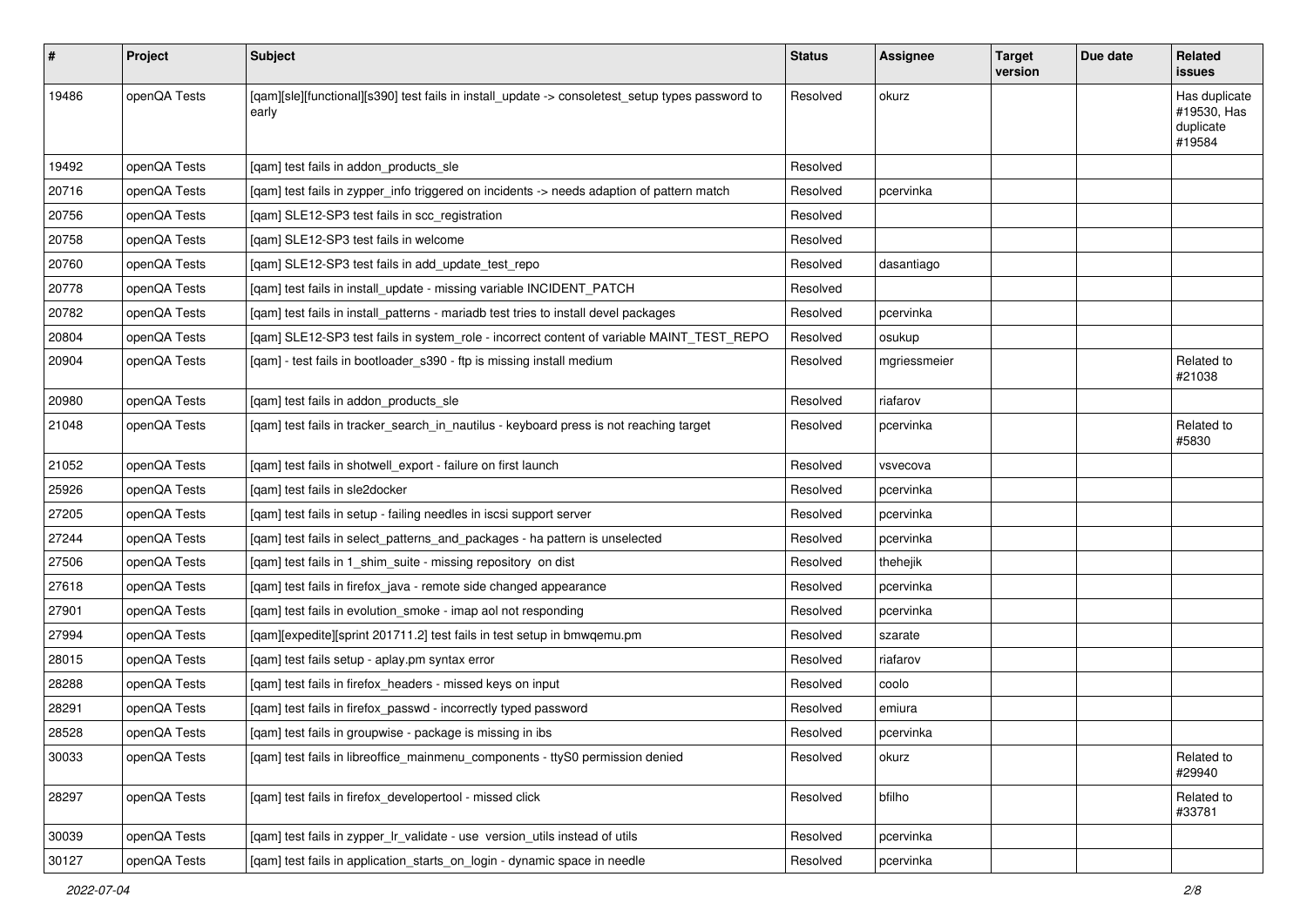| $\sharp$ | Project      | Subject                                                                                                   | <b>Status</b> | Assignee     | <b>Target</b><br>version | Due date | Related<br>issues    |
|----------|--------------|-----------------------------------------------------------------------------------------------------------|---------------|--------------|--------------------------|----------|----------------------|
| 30219    | openQA Tests | [qam] openqaworker3:8 - DIE can't open qmp                                                                | Resolved      |              |                          |          |                      |
| 30814    | openQA Tests | [qam] test fails in yast2_ntpclient - log window is not closed                                            | Resolved      | pcervinka    |                          |          |                      |
| 31180    | openQA Tests | [qam] test fails in kernel_kexec - migration to systemctl broke the test                                  | Resolved      | pcervinka    |                          |          |                      |
| 31309    | openQA Tests | [qam] test fails in libreoffice_mainmenu_components - needles should be updated                           | Resolved      | pcervinka    |                          |          |                      |
| 31315    | openQA Tests | [qam] test fails in wireshark - rm command is not fully typed after alt-f4                                | Resolved      | pcervinka    |                          |          |                      |
| 31657    | openQA Tests | [qam] test fails in runc - conflict between docker-runc and runc                                          | Resolved      | pgeorgiadis  |                          |          |                      |
| 31699    | openQA Tests | [qam] test fails in scc_registration - failing since scc_addons update                                    | Resolved      | osukup       |                          |          |                      |
| 31810    | openQA Tests | [qam] test fails in docker - disable docker tests on sle12-sp1                                            | Resolved      | pcervinka    |                          |          |                      |
| 31867    | openQA Tests | [qam] test fails in partitioning_raid - failures after update to needles                                  | Resolved      |              |                          |          | Related to<br>#28955 |
| 32431    | openQA Tests | [hpc] Missing gnome aarch64 image for ganglia                                                             | Resolved      |              |                          |          |                      |
| 32434    | openQA Tests | [qam] - test fails in sle2docker - docker test suites don't clean images properly                         | Resolved      | pgeorgiadis  |                          |          |                      |
| 32716    | openQA Tests | [qa]test fails in shutdown                                                                                | Resolved      | pcervinka    |                          |          |                      |
| 33469    | openQA Tests | [qam] test fails in dstat - clean/update needles for dstat-fileoutput                                     | Resolved      | pcervinka    |                          |          | Related to<br>#32719 |
| 33643    | openQA Tests | [qam][ha] test fails in ha_cluster_init - scp failure                                                     | Resolved      | pcervinka    |                          |          |                      |
| 34255    | openQA Tests | [sle] test fails in kdump_and_crash - fail related to ruby2.1-rubygem-nokogiri                            | Resolved      | mgriessmeier |                          |          | Related to<br>#34777 |
| 34258    | openQA Tests | [qam][sle] test fails in updates_packagekit_gpk                                                           | Resolved      |              |                          |          |                      |
| 34288    | openQA Tests | [qam] test fails in zypper_info - zypper_info shouldn't be started                                        | Resolved      | riafarov     |                          |          | Related to<br>#32038 |
| 37093    | openQA Tests | [qam] test fails in evolution_mail_imap - remove workaround for bsc#1049387                               | Resolved      | pcervinka    |                          |          |                      |
| 37928    | openQA Tests | [QAM] [SLE 15] Migrate Itp tests in Updates to new runner                                                 | Resolved      | osukup       |                          |          |                      |
| 37979    | openQA Tests | [SLE] test fails in updates_packagekit_gpk - gpk-update-viewer doesn't start                              | Resolved      | riafarov     |                          |          | Related to<br>#31954 |
| 38066    | openQA Tests | [qam] [sle] [functional] test fails in application_starts_on_login - failure after check_screen<br>change | Resolved      | okurz        |                          |          |                      |
| 38069    | openQA Tests | [qam] [sle] [functional] test fails in pidgin_IRC - failure after check_screen change                     | Resolved      | okurz        |                          |          |                      |
| 38129    | openQA Tests | [qam] [sle15] test fails in userspace_apparmor - suite qa_test_apparmor not updated for sle15             | Resolved      |              |                          |          | Related to<br>#43982 |
| 38135    | openQA Tests | [qam] [sle15] test fails in userspace_bind - qa_test_bind is not updated for SLE15                        | Resolved      | pcervinka    | Done                     |          |                      |
| 38138    | openQA Tests | [qam] [sle15] test fails in userspace_coreutils - qa_test_coreutils not properly updated for sle15        | Resolved      |              |                          |          |                      |
| 39536    | openQA Tests | [qam] test fails in patch_and_reboot - add missing variables for qam test issues                          | Resolved      | pcervinka    | Done                     |          |                      |
| 39887    | openQA Tests | [kernel] [sle] [network] test fails in before_test - network failure                                      | Resolved      | pcervinka    | Done                     |          |                      |
| 40181    | openQA Tests | [network] test fails in before_test - wicked basic test fails on 15SP1                                    | Resolved      | pcervinka    | Done                     |          |                      |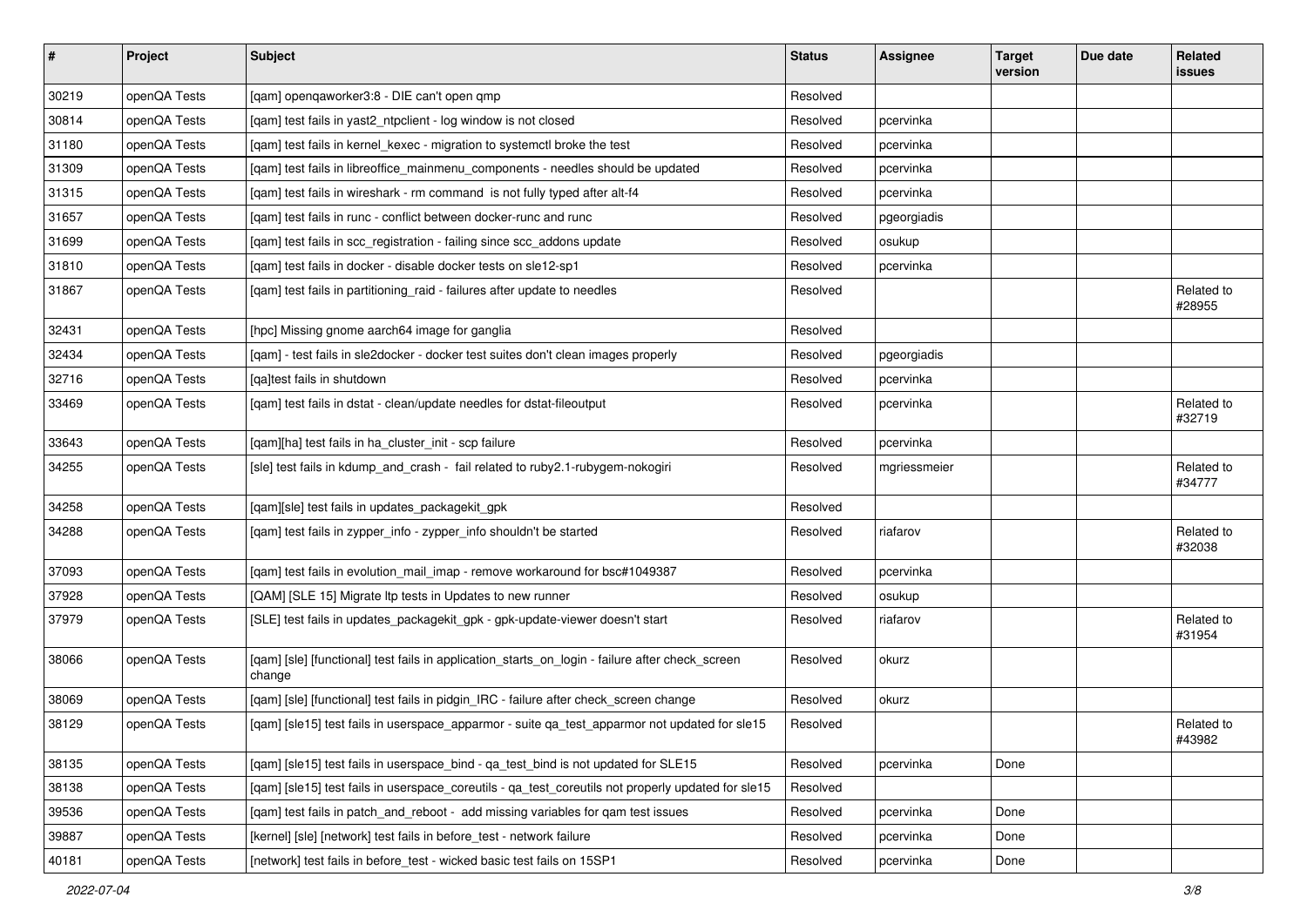| $\vert$ # | Project      | <b>Subject</b>                                                                                           | <b>Status</b> | <b>Assignee</b> | <b>Target</b><br>version | Due date | <b>Related</b><br>issues                                                                           |
|-----------|--------------|----------------------------------------------------------------------------------------------------------|---------------|-----------------|--------------------------|----------|----------------------------------------------------------------------------------------------------|
| 40259     | openQA Tests | [qam] test fails in libreoffice_mainmenu_components - needle fail at base-install                        | Resolved      | yuanren10       |                          |          |                                                                                                    |
| 40418     | openQA Tests | [qam][functional][sle] test fails in select_patterns_and_packages                                        | Resolved      | riafarov        |                          |          | Related to<br>#38870                                                                               |
| 40547     | openQA Tests | [qam][opensuse] test fails in updates_packagekit_kde - job timeout                                       | Resolved      | pcervinka       | Done                     |          |                                                                                                    |
| 41030     | openQA Tests | [qam] test fails in updates_packagekit_kde - zypper update requires additional install step              | Resolved      | pcervinka       |                          |          | Related to<br>#41396                                                                               |
| 44696     | openQA Tests | [qam] test fails in sshd - user password is weak                                                         | Resolved      | pdostal         |                          |          |                                                                                                    |
| 46109     | openQA Tests | [qam] test fails in addon_products_via_SCC_yast2                                                         | Resolved      | dheidler        |                          |          | Related to<br>#44252                                                                               |
| 46487     | openQA Tests | [qam][functional][y] test fails in select_patterns_and_packages                                          | Resolved      | riafarov        | Milestone 24             |          |                                                                                                    |
| 48362     | openQA Tests | [qam] test fails in supportutils - remove pam check                                                      | Resolved      | hurhaj          |                          |          |                                                                                                    |
| 49121     | openQA Tests | [qam][kernel][multipath][aarch64] Qemu fails setup multipath on qemu_aarch64                             | Resolved      | pcervinka       |                          |          |                                                                                                    |
| 49217     | openQA Tests | [qam][kernel][aarch64][sle] kdump is not scheduled for aarch64                                           | Resolved      | pcervinka       |                          |          |                                                                                                    |
| 49418     | openQA Tests | [qe-asg][qem] test fails in cluster_md                                                                   | Resolved      | jadamek         |                          |          |                                                                                                    |
| 49673     | openQA Tests | [qam] test fails in zypper_docker - increase timeout for zypper docker operation                         | Resolved      |                 |                          |          |                                                                                                    |
| 50045     | openQA Tests | [qam][blue][sle] - Fix type_password to accept parameters and pass them to the inner call<br>type_string | Resolved      | pcervinka       |                          |          | Related to<br>#49655                                                                               |
| 50243     | openQA Tests | [kernel] - test fails in trinity - test is not designed to be run on ooo                                 | Resolved      | pvorel          | QE Kernel<br>Done        |          | Related to<br>#50525                                                                               |
| 50309     | openQA Tests | [qam][blue][leap][opensuse] Update online_repos behavior to activate online repositories                 | Resolved      | pcervinka       |                          |          | Blocks #39449                                                                                      |
| 50387     | openQA Tests | [qam][blue] - test fails in updates_packagekit_kde                                                       | Resolved      | pcervinka       |                          |          |                                                                                                    |
| 50459     | openQA Tests | [qam][blue][leap] test fails in updates_packagekit_gpk - fail after update                               | Resolved      | pcervinka       |                          |          |                                                                                                    |
| 51365     | openQA Tests | [research] Named pipe /dev/sshserial missing lines on first use                                          | Resolved      | pcervinka       | QE Kernel<br>Done        |          |                                                                                                    |
| 52409     | openQA Tests | [sle][kernel][textmode][ppc] test fails in system_role - installation fail during system_role selection  | Resolved      | pcervinka       | QE Kernel<br>Done        |          |                                                                                                    |
| 56615     | openQA Tests | [kernel] test fails in tuned - error message for perf_bias failure is different on SLE15-SP1             | Resolved      | pcervinka       | QE Kernel<br>Done        |          |                                                                                                    |
| 57224     | openQA Tests | [kernel] - test fails in kdump_and_crash - pasword is not entered before grub                            | Resolved      | pcervinka       | QE Kernel<br>Done        |          |                                                                                                    |
| 57329     | openQA Tests | [kernel][functional] PowerVM console is not active all the time                                          | Resolved      | pcervinka       | QE Kernel<br>Done        |          | Related to<br>#54617,<br>Related to<br>#58220,<br>Related to<br>#14626, Has<br>duplicate<br>#62819 |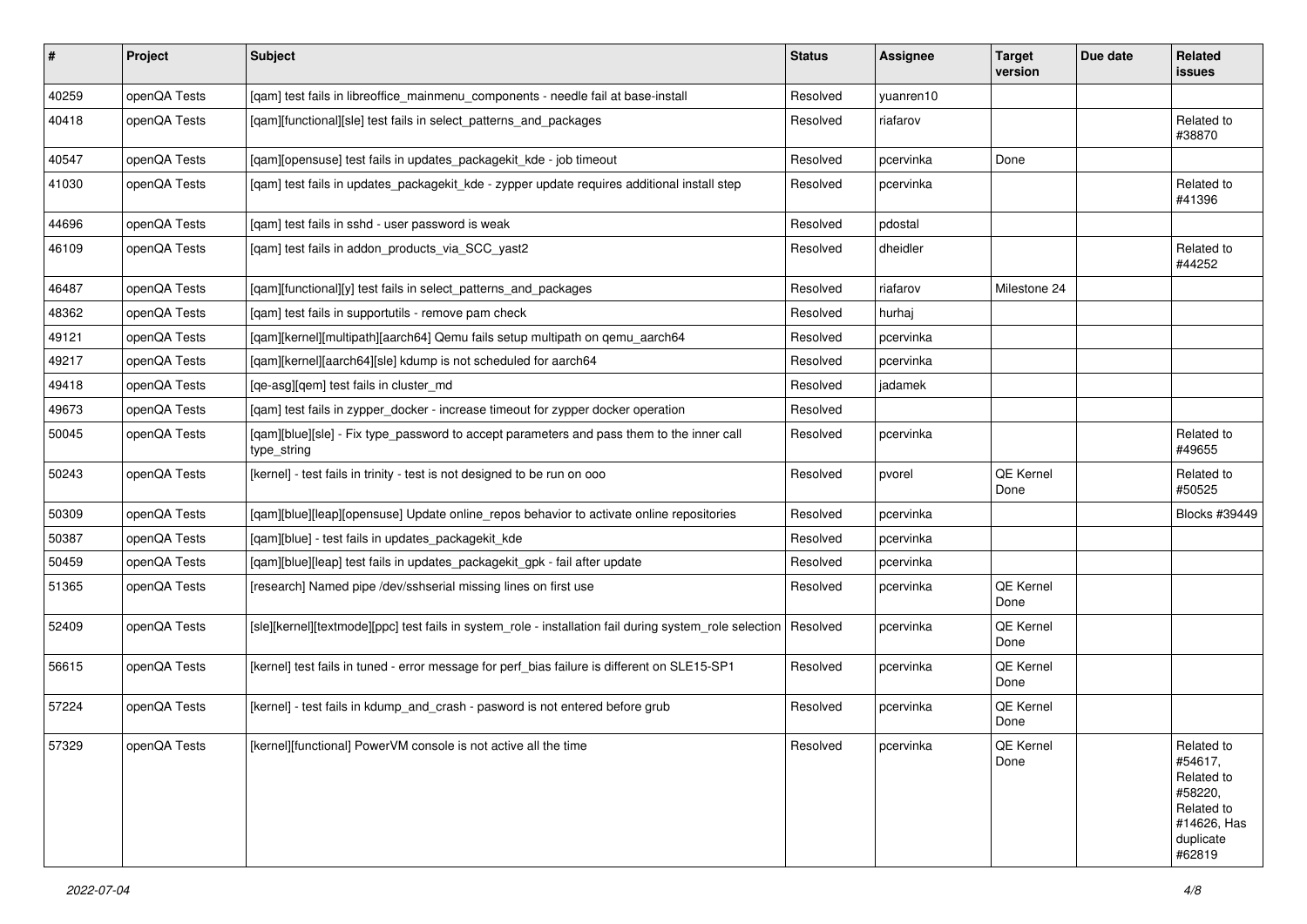| $\sharp$ | Project      | Subject                                                                                     | <b>Status</b> | Assignee  | <b>Target</b><br>version | Due date | <b>Related</b><br>issues |
|----------|--------------|---------------------------------------------------------------------------------------------|---------------|-----------|--------------------------|----------|--------------------------|
| 58871    | openQA Tests | [spvm][kernel][functional] Shutdown check not implemented for spvm backend                  | Resolved      | pcervinka | QE Kernel<br>Done        |          |                          |
| 59226    | openQA Tests | [kernel]ltp][spvm][sporadic] test fails in boot_ltp - cat /tmp/ver_linux_before.txt timeout | Resolved      | pcervinka | QE Kernel<br>Done        |          | Related to<br>#59190     |
| 59843    | openQA Tests | [spvm][kernel][openqa] test fails in coredump_collect - multiple select_console fails       | Resolved      | pcervinka | QE Kernel<br>Done        |          | Related to<br>#60497     |
| 59954    | openQA Tests | [kernel][spvm] test fails in qa_test_klp - git should be git-core                           | Resolved      | pcervinka | QE Kernel<br>Done        |          |                          |
| 60083    | openQA Tests | [kernel][functional] - test fails in boot_to_desktop - password is not entered              | Resolved      | pcervinka | QE Kernel<br>Done        |          |                          |
| 60182    | openQA Tests | [kernel][spvm] test fails in lvm_no_separate_home - update needles                          | Resolved      | pcervinka | QE Kernel<br>Done        |          |                          |
| 60326    | openQA Tests | [kernel] test fails in multipath - update schedule                                          | Resolved      | pcervinka | QE Kernel<br>Done        |          |                          |
| 60746    | openQA Tests | [kernel] test fails in boot_to_desktop - increase timeout after password                    | Resolved      | pcervinka | QE Kernel<br>Done        |          |                          |
| 60818    | openQA Tests | [kernel] test fails in kdump_and_crash - password prompt is not catched                     | Resolved      | pcervinka | QE Kernel<br>Done        |          |                          |
| 63610    | openQA Tests | [kernel][ltp][spvm] - test fails in pkey01 on spvm                                          | Resolved      | pcervinka | QE Kernel<br>Done        |          | Related to<br>#63943     |
| 63943    | openQA Tests | [kernel][ltp] test fails in pkey01 - Setup hugepages before test execution                  | Resolved      | pcervinka | QE Kernel<br>Done        |          | Related to<br>#63610     |
| 64030    | openQA Tests | [kernel][ltp]spvm] test fails in boot_ltp - Not finished boot                               | Resolved      | pcervinka | QE Kernel<br>Done        |          |                          |
| 65067    | openQA Tests | [kernel] test fails in clone301                                                             | Resolved      | metan     | QE Kernel<br>Done        |          |                          |
| 66188    | openQA Tests | [kernel] test fails in boot_ltp - increase timeout                                          | Resolved      | pcervinka | QE Kernel<br>Done        |          |                          |
| 66203    | openQA Tests | [kernel][ltp] test fails in ioctl_loop05 - LOOP_SET_DIRECT_IO succeeded unexpectedly        | Resolved      |           | QE Kernel<br>Done        |          |                          |
| 67108    | openQA Tests | [qam] test fails in install - incorrect job configuration XFSTESTS_REPO                     | Resolved      | dzedro    |                          |          |                          |
| 73099    | openQA Tests | [kernel][powervm] Test fails in install_klp_product - console is not switched               | Resolved      | pcervinka | QE Kernel<br>Done        |          |                          |
| 89966    | openQA Tests | [qe-core] Test kernel_multipath tries to install fixed version of mdadm                     | Resolved      | geor      | QE-Core:<br>Ready        |          |                          |
| 89990    | openQA Tests | Error on tests/kernel/run ltp.pm: Can't locate sle/tests/kernel/run ltp.pm                  | Resolved      | okurz     | Ready                    |          | Related to<br>#67723     |
| 91076    | openQA Tests | Test fails in install_ltp - 32bit version dependency on libmnl                              | Resolved      |           | QE Kernel<br>Done        |          |                          |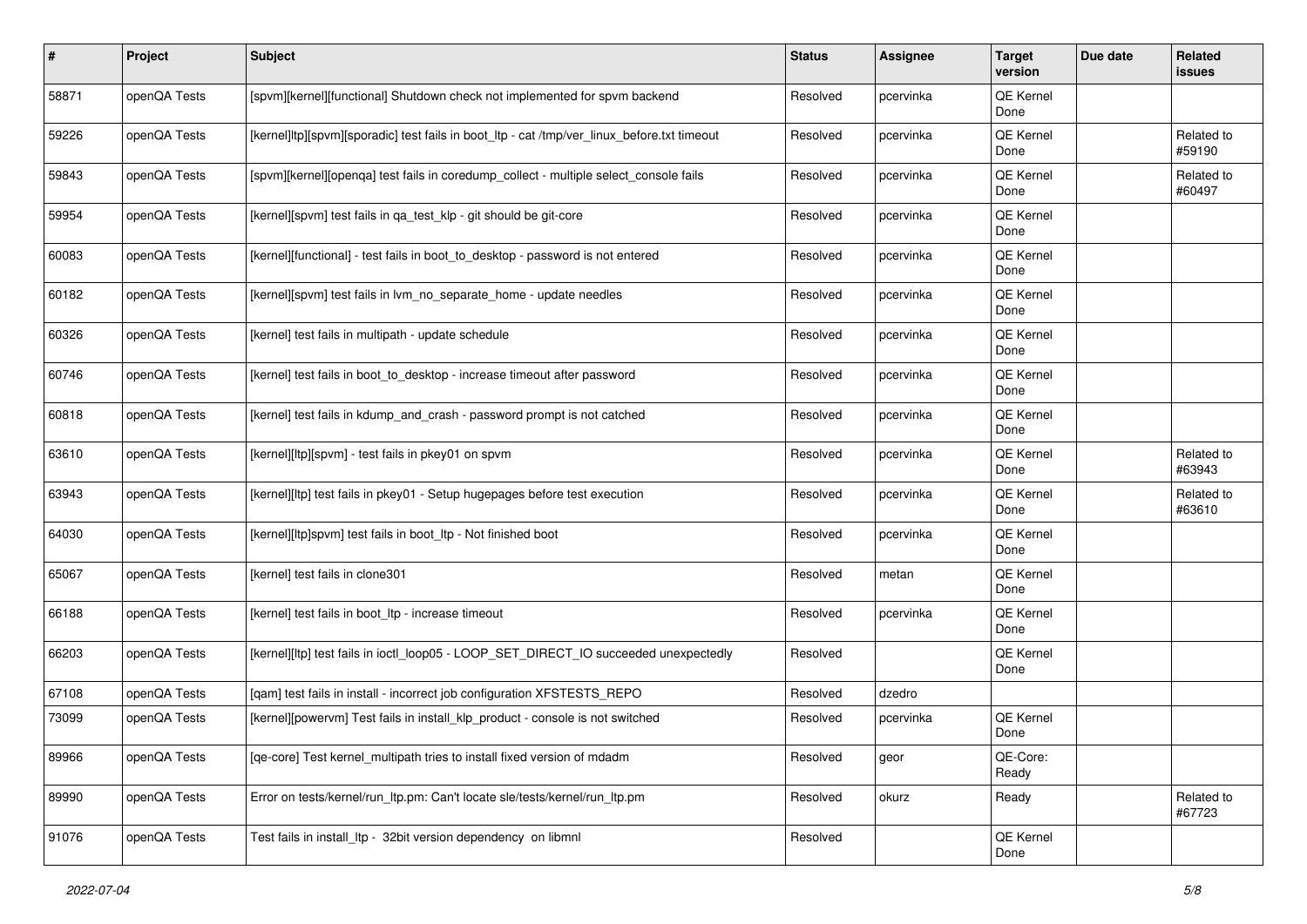| $\sharp$ | Project        | <b>Subject</b>                                                                                                 | <b>Status</b> | <b>Assignee</b> | <b>Target</b><br>version | Due date | <b>Related</b><br>issues                                               |
|----------|----------------|----------------------------------------------------------------------------------------------------------------|---------------|-----------------|--------------------------|----------|------------------------------------------------------------------------|
| 49250    | qe-yast        | [qam][newt][yast2-network] Regression test for yast lan command line option                                    | Resolved      | vpelcak         |                          |          |                                                                        |
| 49262    | qe-yast        | [gam][newt][yast2-dns-server] Regression test yast dns-server                                                  | Resolved      | tonyyuan        |                          |          |                                                                        |
| 49265    | qe-yast        | [qam][maint][yast2-storage][yast2-storage-ng] Regression test yast disk                                        | Resolved      | mgrifalconi     |                          |          |                                                                        |
| 49271    | qe-yast        | [qam][newt][yast2-ftp-server] Regression test yast ftp-server                                                  | Resolved      | shukui          |                          |          |                                                                        |
| 49277    | qe-yast        | [qam][newt][yast2-http-server] Regression test yast http-server                                                | Resolved      | shukui          |                          |          |                                                                        |
| 49283    | qe-yast        | [qam] Regression test yast keyboard                                                                            | Resolved      | simonlm         |                          |          |                                                                        |
| 49286    | qe-yast        | [qam][newt][yast2-lang] Regression test yast language                                                          | Resolved      | mgrifalconi     |                          |          |                                                                        |
| 49295    | qe-yast        | [qam][newt][yast2-nfs-client] Regression test yast nfs                                                         | Resolved      | jgwang          |                          |          |                                                                        |
| 49298    | qe-yast        | [qam][newt][yast2-nfs-server] Regression test yast nfs-server                                                  | Resolved      | simonlm         |                          |          |                                                                        |
| 49313    | qe-yast        | [qam][newt][yast2-rdp] Regression test yast rdp                                                                | Resolved      | jgwang          |                          |          |                                                                        |
| 21790    | openQA Tests   | [gam] test fails in wireshark - test don't match capturing needle                                              | Closed        |                 |                          |          |                                                                        |
| 30514    | openQA Tests   | [qam] test fails in java - increase timeout for installation                                                   | Closed        | pcervinka       |                          |          |                                                                        |
| 53165    | openQA Tests   | [kernel][installation][lvm] test fails in lvm_no_separate_home - update lvm installation part for<br>sle12-sp5 | Closed        | pcervinka       | QE Kernel<br>Done        |          |                                                                        |
| 53294    | openQA Tests   | [kernel][ltp] test fails in boot_ltp - incorrect kernel name provided                                          | Closed        | pcervinka       | QE Kernel<br>Done        |          | Related to<br>#51743                                                   |
| 54275    | openQA Tests   | [kernel]kotd][ltp][s390x] test fails in install_ltp - failure after install_kotd, console issue                | Closed        | pcervinka       | QE Kernel<br>Done        |          | Related to<br>#54260                                                   |
| 54416    | openQA Tests   | [kernel][ltp] Setup GitLab CI for LTP daily builds                                                             | Closed        | pcervinka       | QE Kernel<br>Done        |          |                                                                        |
| 55166    | openQA Tests   | [spvm][ppc][serial] test fails in kdump_and_crash - no response from serial                                    | Closed        | pcervinka       | QE Kernel<br>Done        |          |                                                                        |
| 38015    | openQA Project | [qam] [sle15] Missing SLE5 iso                                                                                 | Rejected      | pcervinka       | Done                     |          |                                                                        |
| 20720    | openQA Tests   | [qam][aarch64] test fails in install_patterns -> skips over grub2 menue                                        | Rejected      |                 |                          |          | Related to<br>#20174                                                   |
| 20790    | openQA Tests   | [qam] SLE12-SP3 test fails in 1_unknown_ - slenkins-tests-openvpn-control                                      | Rejected      | pcervinka       |                          |          | Related to<br>#20002                                                   |
| 21046    | openQA Tests   | [qam] test fails in tracker_search_in_nautilus - keyboard press is not reaching target                         | Rejected      |                 |                          |          |                                                                        |
| 21774    | openQA Tests   | [qam] test fails in evolution_mail_imap - test hangs on querying authentication types                          | Rejected      | pcervinka       |                          |          | Related to<br>#21814,<br>Related to<br>#29357,<br>Related to<br>#29360 |
| 26830    | openQA Tests   | [qam] test fails in sle2docker - sles docker image has new name                                                | Rejected      | pcervinka       |                          |          |                                                                        |
| 27910    | openQA Tests   | [gam] test fails in patch and reboot - many download failures                                                  | Rejected      |                 |                          |          |                                                                        |
| 32896    | openQA Tests   | [sle] test fails in pdsh_slave                                                                                 | Rejected      | pcervinka       |                          |          |                                                                        |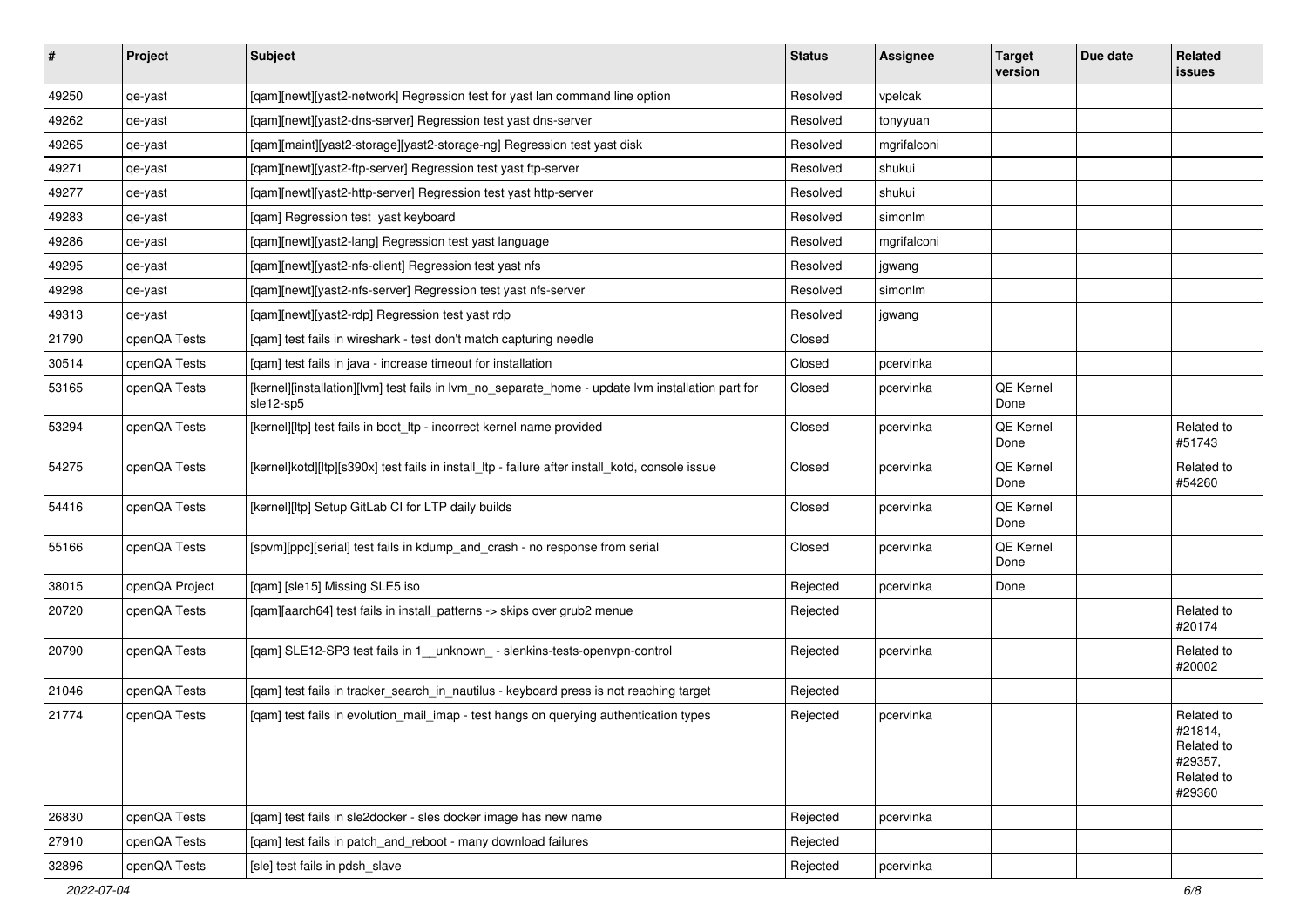| $\sharp$ | Project      | <b>Subject</b>                                                                                                  | <b>Status</b> | <b>Assignee</b> | <b>Target</b><br>version | Due date | <b>Related</b><br>issues                      |
|----------|--------------|-----------------------------------------------------------------------------------------------------------------|---------------|-----------------|--------------------------|----------|-----------------------------------------------|
| 33451    | openQA Tests | [gam] test fails in dstat - package not available on SP1                                                        | Rejected      | pcervinka       |                          |          |                                               |
| 34693    | openQA Tests | [gam] test fails in install update - missing INCIDENT PATCH                                                     | Rejected      | osukup          |                          |          |                                               |
| 37438    | openQA Tests | [gam] test fails in kernel Itp fs - issue in ga testsuite                                                       | Rejected      | pcervinka       |                          |          |                                               |
| 38000    | openQA Tests | [sle15] [qam] test fails in bootloader_s390 - Could not retrieve required variable REPO_0                       | Rejected      |                 | Done                     |          |                                               |
| 38003    | openQA Tests | [qam] [sle15] test fails in scc_registration - no candidate needle with tag(s)<br>'scc-module-%REQUIRED_ADDONS% | Rejected      |                 |                          |          |                                               |
| 38180    | openQA Tests | [gam] [sle15] test fails in userspace systemd - update test suite for sle15                                     | Rejected      | itzhao          |                          |          |                                               |
| 38183    | openQA Tests | [qam] [sle15] test fails in userspace_net_snmp - Error opening specified endpoint<br>"udp:localhost:"           | Rejected      |                 |                          |          |                                               |
| 38192    | openQA Tests | [qam] [sle] test fails in firefox_flashplayer - tracking protection information is present                      | Rejected      | bfilho          |                          |          |                                               |
| 38261    | openQA Tests | [qam] test fails in keymap_or_locale - tested text not written in console                                       | Rejected      | pcervinka       | Done                     |          |                                               |
| 41396    | openQA Tests | [qam] Revise updates_packagekit_kde                                                                             | Rejected      | pcervinka       |                          |          | Related to<br>#41030,<br>Related to<br>#36138 |
| 43244    | openQA Tests | [sle][functional][u] test fails in ntp_client - new test fails on sle15                                         | Rejected      | dheidler        | Milestone 20             |          | Related to<br>#43052                          |
| 48308    | openQA Tests | [gam][kernel] test fails in kernel multipath - missing python2 module                                           | Rejected      | pcervinka       |                          |          |                                               |
| 48530    | openQA Tests | [qam] Test fails in update_install for networkmager update on ppc64le and s390                                  | Rejected      | pcervinka       |                          |          |                                               |
| 49628    | openQA Tests | [qam] test fails in setup_online_repos - missing configure online repositories                                  | Rejected      | pcervinka       |                          |          | Related to<br>#39449                          |
| 49646    | openQA Tests | [qam][s390] test fails in installation - system will not boot and login screen is not reached                   | Rejected      |                 |                          |          |                                               |
| 58295    | openQA Tests | [kernel][sporadic] test fails in kdump_and_crash - password is entered too early                                | Rejected      | pcervinka       | QE Kernel<br>Done        |          |                                               |
| 59223    | openQA Tests | [kernel][spvm][sporadic] test fails in boot_ltp - timeout/slow boot                                             | Rejected      | pcervinka       | <b>QE Kernel</b><br>Done |          |                                               |
| 60449    | openQA Tests | [kernel] test fails in kdump_and_crash - test is disabling kdump                                                | Rejected      | pcervinka       | QE Kernel<br>Done        |          |                                               |
| 65001    | openQA Tests | SUT will stay in shutdown after reboot command on s390 svirt backend                                            | Rejected      |                 | <b>QE Kernel</b><br>Done |          | Is duplicate of<br>#62240                     |
| 66007    | openQA Tests | [kernel] Add ASSET_1 variable back for PowerVM and baremetal jobs                                               | Rejected      |                 | QE Kernel<br>Done        |          | Related to<br>#65627                          |
| 67315    | openQA Tests | [kernel][blktests] test fails in boot_to_desktop - YAML schedule not ready for s390x                            | Rejected      |                 | QE Kernel<br>Done        |          |                                               |
| 73207    | openQA Tests | [kernel] Test fails in tuned - incorrect profile                                                                | Rejected      | pcervinka       | QE Kernel<br>Done        |          |                                               |
| 99522    | openQA Tests | Test fails in kdump_and_crash in latest build after kernel upgrade in 15-SP4                                    | Rejected      | pcervinka       | QE Kernel<br>Done        |          |                                               |